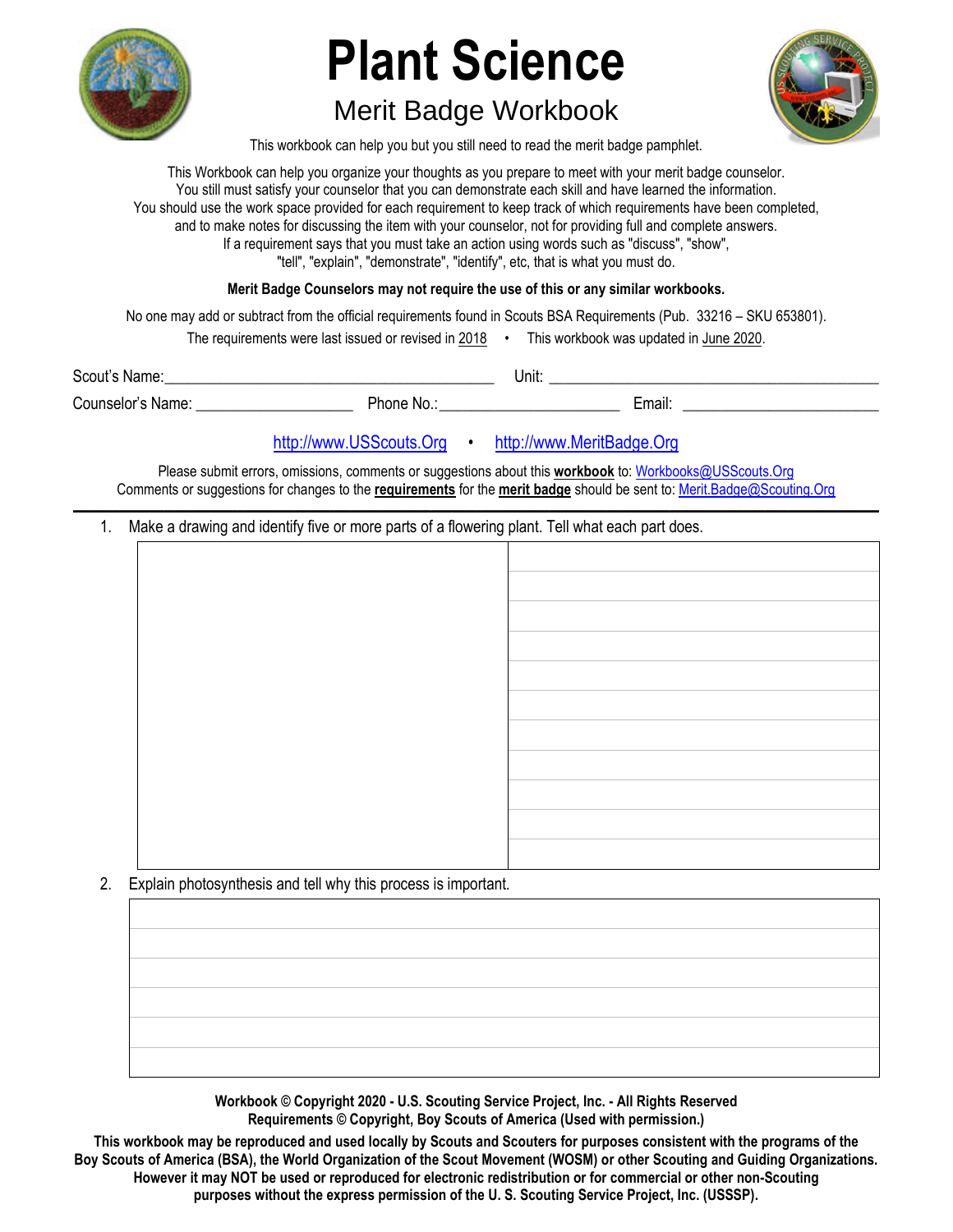Tell at least five ways that humans depend on plants.



5. Explain how honeybees and other pollinating insects are important to plant life.



4. Explain how, light, air, temperature, and pests affect plants.

Water:

Light: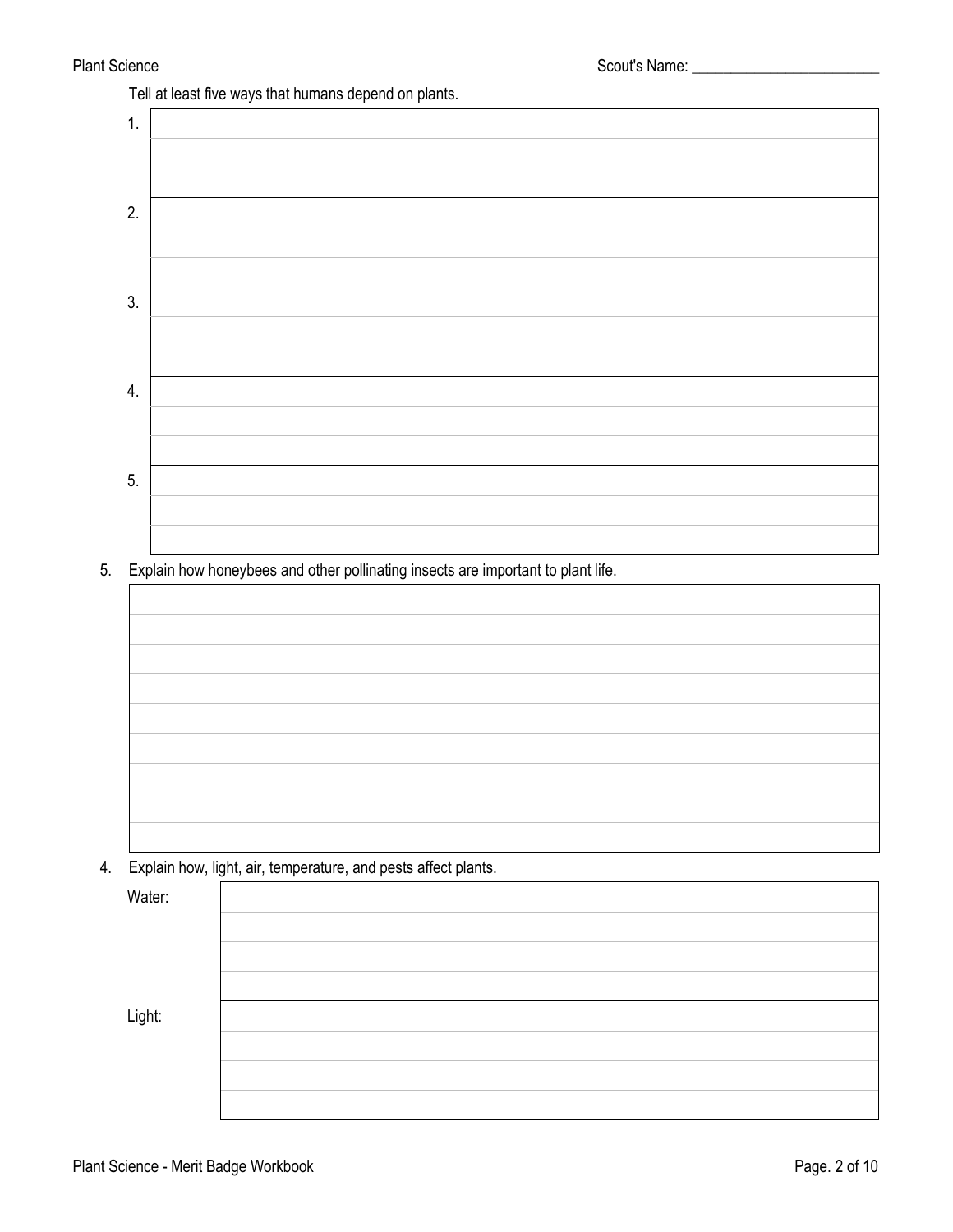| Air:         |                                                                      |
|--------------|----------------------------------------------------------------------|
|              |                                                                      |
|              |                                                                      |
|              |                                                                      |
| Temperature: |                                                                      |
|              |                                                                      |
|              |                                                                      |
|              |                                                                      |
| Pests:       |                                                                      |
|              |                                                                      |
|              |                                                                      |
|              |                                                                      |
|              | Describe the nature and function of soil and explain its importance. |
| Nature       |                                                                      |
|              |                                                                      |
|              |                                                                      |
|              |                                                                      |
|              |                                                                      |
| Function     |                                                                      |
|              |                                                                      |
|              |                                                                      |
|              |                                                                      |
|              |                                                                      |
| Importance   |                                                                      |
|              |                                                                      |
|              |                                                                      |
|              |                                                                      |
|              |                                                                      |
|              | Tell about the texture, structure, and composition of fertile soil.  |

**Texture**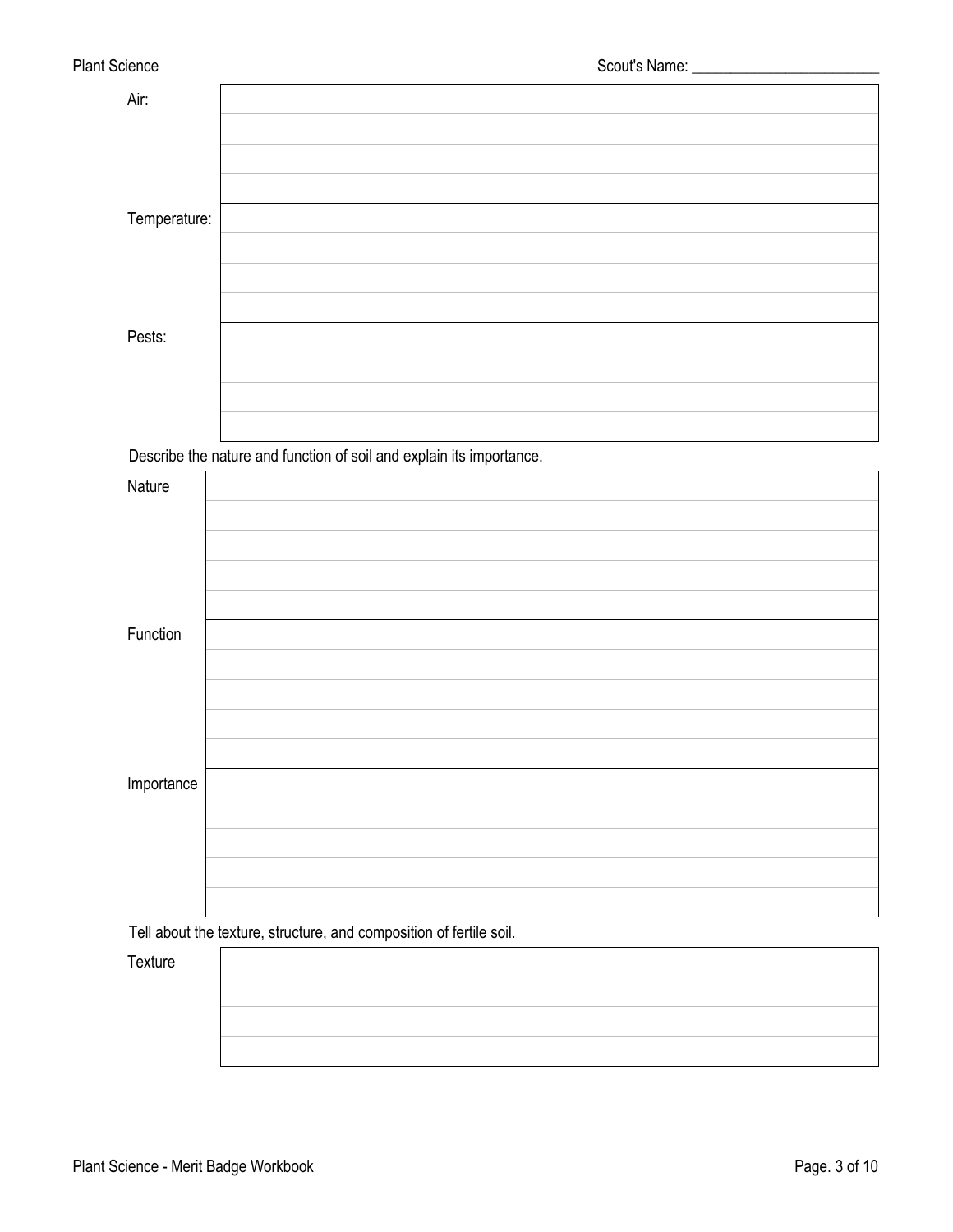| Structure,   |  |
|--------------|--|
|              |  |
|              |  |
|              |  |
| Composition: |  |
|              |  |
|              |  |
|              |  |

Tell how soil may be improved.

5. Tell how to propagate plants by seeds, roots, cuttings, tubers, and grafting.

| Seeds:    |  |
|-----------|--|
|           |  |
|           |  |
|           |  |
| Roots:    |  |
|           |  |
|           |  |
|           |  |
| Cuttings: |  |
|           |  |
|           |  |
|           |  |
| Tubers:   |  |
|           |  |
|           |  |
|           |  |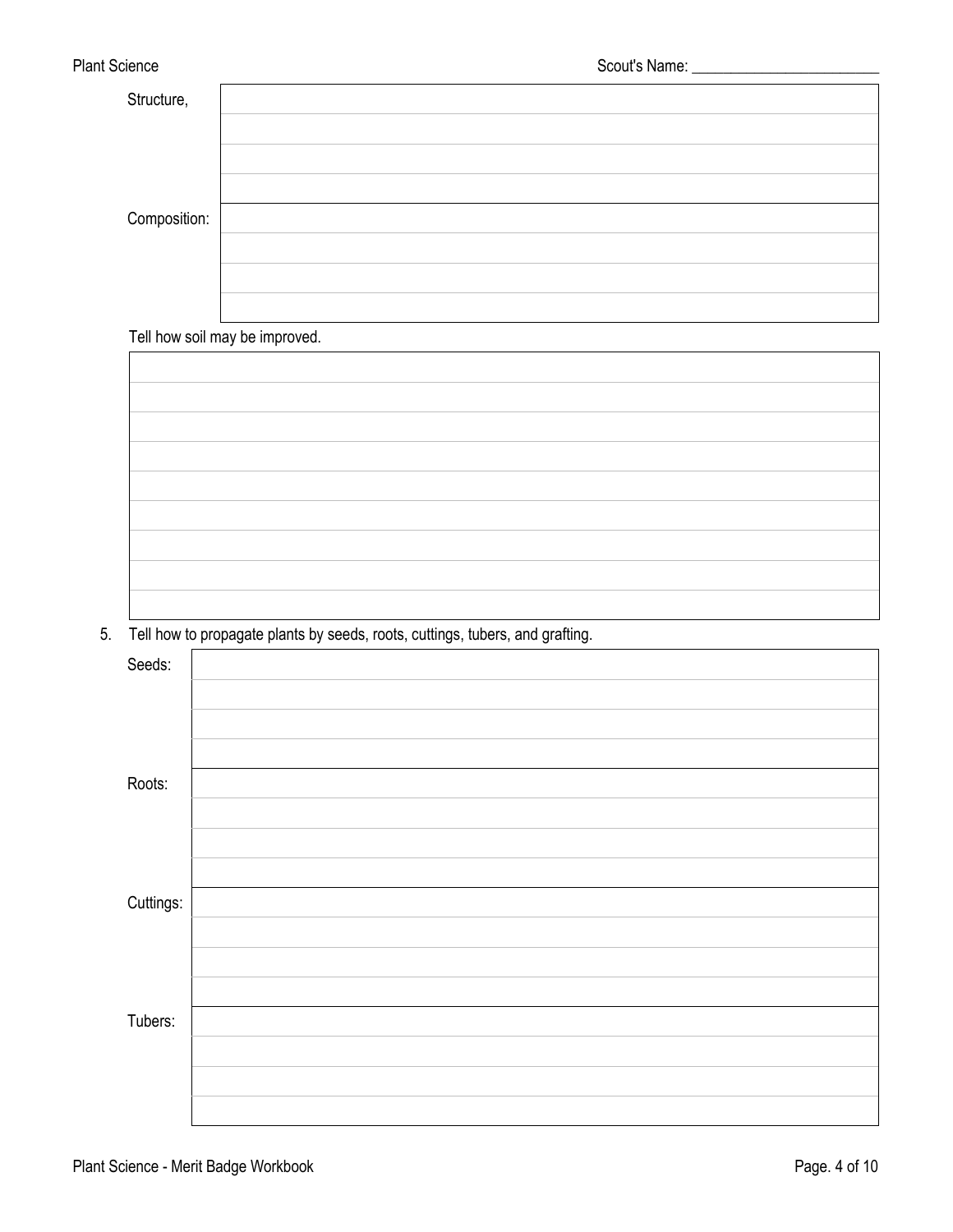| Grafting:<br>Grow a plant by ONE of these methods.<br>List by common name at least 10 native plants and 10 cultivated plants that grow near your home.<br>6.<br>10 native plants<br>6.<br>1.<br>2.<br>7.<br>3.<br>8.<br>9.<br>4.<br>5.<br>10.<br>10 cultivated plants<br>1.<br>6.<br>2.<br>7.<br>3.<br>8.<br>8.<br>4.<br>5.<br>10.<br>List five invasive nonnative plants in your area and tell how they may be harmful.<br>1.<br>2.<br>3.<br>4.<br>5.<br>Tell how the spread of invasive plants may be avoided or controlled in ways that are not damaging to humans, wildlife,<br>and the environment. |  |
|----------------------------------------------------------------------------------------------------------------------------------------------------------------------------------------------------------------------------------------------------------------------------------------------------------------------------------------------------------------------------------------------------------------------------------------------------------------------------------------------------------------------------------------------------------------------------------------------------------|--|
|                                                                                                                                                                                                                                                                                                                                                                                                                                                                                                                                                                                                          |  |
|                                                                                                                                                                                                                                                                                                                                                                                                                                                                                                                                                                                                          |  |
|                                                                                                                                                                                                                                                                                                                                                                                                                                                                                                                                                                                                          |  |
|                                                                                                                                                                                                                                                                                                                                                                                                                                                                                                                                                                                                          |  |
|                                                                                                                                                                                                                                                                                                                                                                                                                                                                                                                                                                                                          |  |
|                                                                                                                                                                                                                                                                                                                                                                                                                                                                                                                                                                                                          |  |
|                                                                                                                                                                                                                                                                                                                                                                                                                                                                                                                                                                                                          |  |
|                                                                                                                                                                                                                                                                                                                                                                                                                                                                                                                                                                                                          |  |
|                                                                                                                                                                                                                                                                                                                                                                                                                                                                                                                                                                                                          |  |
|                                                                                                                                                                                                                                                                                                                                                                                                                                                                                                                                                                                                          |  |
|                                                                                                                                                                                                                                                                                                                                                                                                                                                                                                                                                                                                          |  |
|                                                                                                                                                                                                                                                                                                                                                                                                                                                                                                                                                                                                          |  |
|                                                                                                                                                                                                                                                                                                                                                                                                                                                                                                                                                                                                          |  |
|                                                                                                                                                                                                                                                                                                                                                                                                                                                                                                                                                                                                          |  |
|                                                                                                                                                                                                                                                                                                                                                                                                                                                                                                                                                                                                          |  |
|                                                                                                                                                                                                                                                                                                                                                                                                                                                                                                                                                                                                          |  |
|                                                                                                                                                                                                                                                                                                                                                                                                                                                                                                                                                                                                          |  |
|                                                                                                                                                                                                                                                                                                                                                                                                                                                                                                                                                                                                          |  |
|                                                                                                                                                                                                                                                                                                                                                                                                                                                                                                                                                                                                          |  |
|                                                                                                                                                                                                                                                                                                                                                                                                                                                                                                                                                                                                          |  |
|                                                                                                                                                                                                                                                                                                                                                                                                                                                                                                                                                                                                          |  |
|                                                                                                                                                                                                                                                                                                                                                                                                                                                                                                                                                                                                          |  |
|                                                                                                                                                                                                                                                                                                                                                                                                                                                                                                                                                                                                          |  |
|                                                                                                                                                                                                                                                                                                                                                                                                                                                                                                                                                                                                          |  |
|                                                                                                                                                                                                                                                                                                                                                                                                                                                                                                                                                                                                          |  |
|                                                                                                                                                                                                                                                                                                                                                                                                                                                                                                                                                                                                          |  |
|                                                                                                                                                                                                                                                                                                                                                                                                                                                                                                                                                                                                          |  |
|                                                                                                                                                                                                                                                                                                                                                                                                                                                                                                                                                                                                          |  |
|                                                                                                                                                                                                                                                                                                                                                                                                                                                                                                                                                                                                          |  |
|                                                                                                                                                                                                                                                                                                                                                                                                                                                                                                                                                                                                          |  |
|                                                                                                                                                                                                                                                                                                                                                                                                                                                                                                                                                                                                          |  |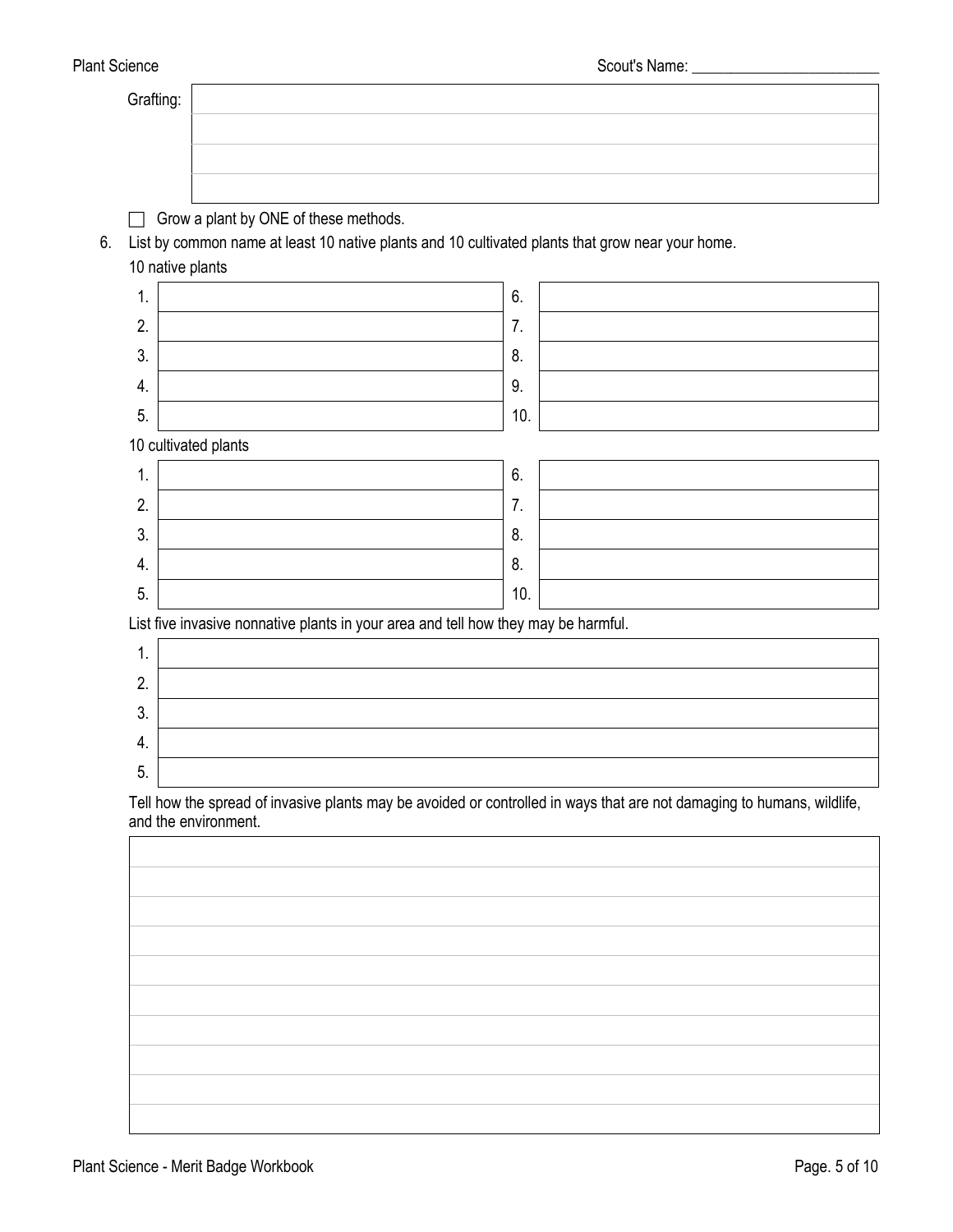7. Name and tell about careers in agronomy, horticulture, and botany.

| Agronomy     |  |
|--------------|--|
|              |  |
|              |  |
|              |  |
|              |  |
| Horticulture |  |
|              |  |
|              |  |
|              |  |
|              |  |
| Botany       |  |
|              |  |
|              |  |
|              |  |
|              |  |
|              |  |

Write a paragraph about a career in one of these fields that interests you.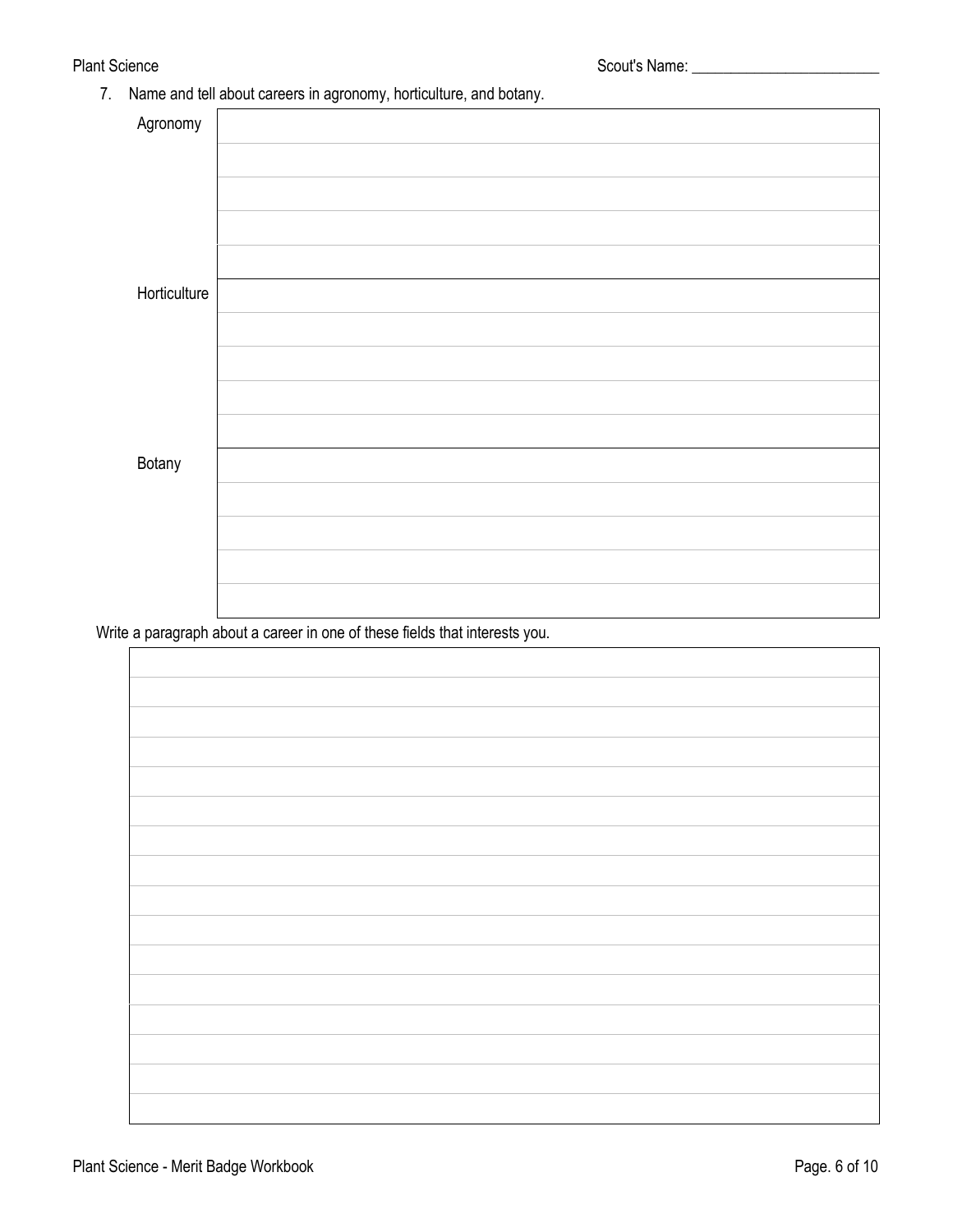Plant Science Scout's Name: \_\_\_\_\_\_\_\_\_\_\_\_\_\_\_\_\_\_\_\_\_\_\_\_

8. Choose ONE of the following options and complete each requirement:

*(Use blank paper for your notes on each item.)* 

## **Option 1: Agronomy**

- $\Box$  A. Describe how to prepare a seedbed.
- $\Box$  B. Make and use a seed germination tester to test 50 seeds of four of the following plants: corn, cotton, alfalfa, soybeans, clover, wheat, rice, rye, barley. Determine the percentage of live seeds.
- $\Box$  C. Tell about one important insect pest and one important disease that damage each of the following: corn, small grains, cotton. Collect and name five weeds that compete with crops in your locality. Tell how to control these weeds without harming people, wildlife, or useful insects.
- $\Box$  D. On a map of the United States, identify the chief regions where corn, cotton, forage crops, small grain crops, and oil crops grow. Tell how climate and location of these regions make them leaders in the production of these crops.



 $\Box$  E. Complete ONE of the following alternatives:

- $\Box$  1. Corn
	- $\Box$  a. Grow a plot of corn and have your plot inspected by your counselor. Record seed variety or experimental code number.
	- b. Tell about modern methods of commercial corn farming and the contributions that corn makes to today's food and fuel supply.
	- $\Box$  c. Tell about an insect that can damage corn, and explain how it affects corn production and how it is controlled.
- $\Box$  2. Cotton
	- $\Box$  a. Grow a plot of cotton and have your plot inspected by your counselor.
	- $\Box$  b. Tell about modern methods of commercial cotton farming, and about the uses of cotton fiber and seed and the economic value of this crop.
	- $\Box$  c. Tell about an insect that can damage cotton, and explain how it affects cotton production and how it is controlled.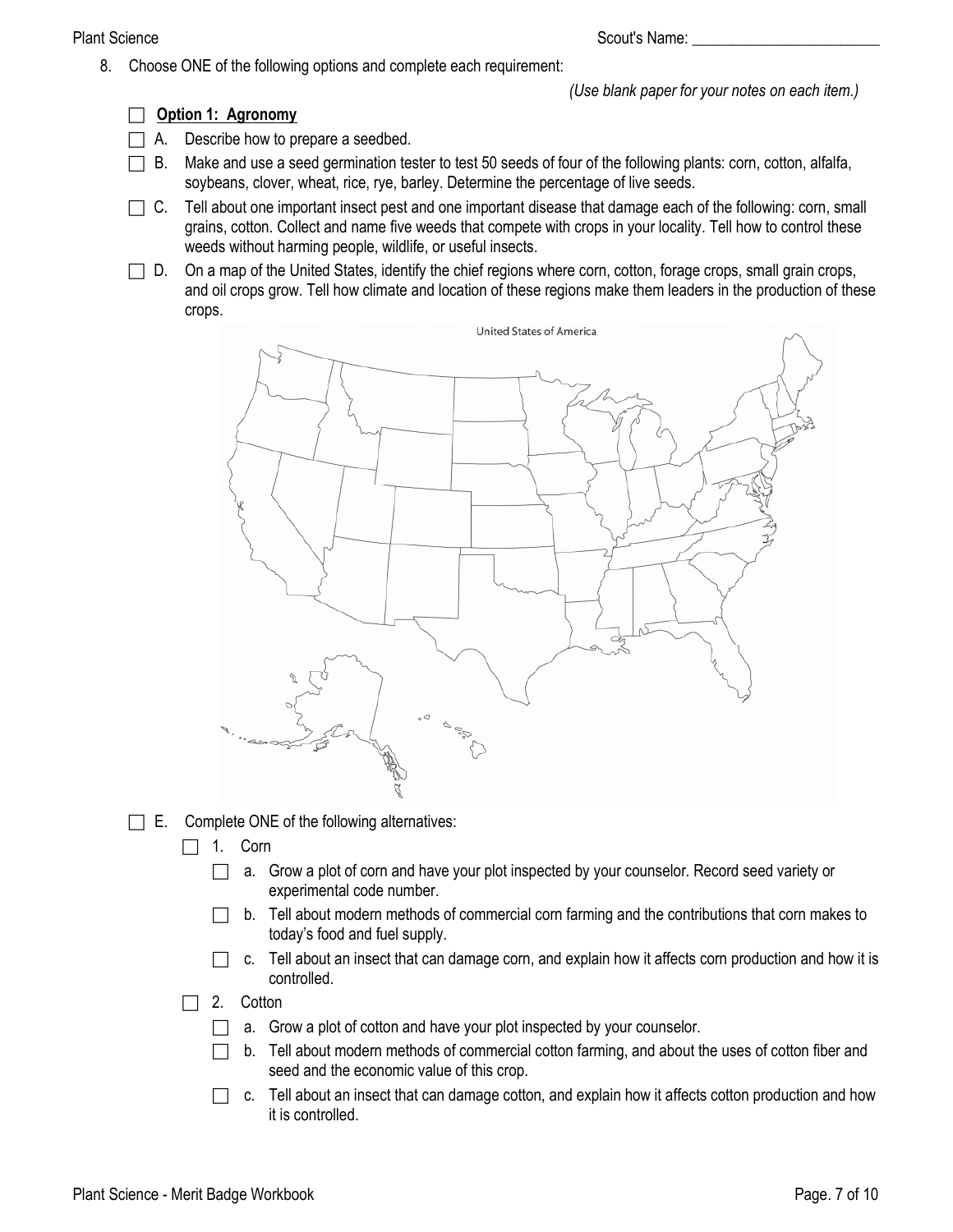- □ 3. Forage Crops
	- $\Box$  a. Collect, count, and label samples of each for display: perennial grasses, annual grasses, legumes, and broadleaf weeds. Indicate how each grass and legume is used. Keep a log of the site where you found each sample and share it with your counselor.
	- $\Box$  b. Explain how legumes can be used to enrich the soil and how they may deplete it under certain conditions. Explain how livestock may enrich or deplete the soil.
	- $\Box$  c. Name five poisonous plants that are dangerous to livestock, and tell the different ways of using forage crops as feed for livestock.
- $\Box$  4. Small Grains
	- $\Box$  a. Give production figures for small grain crops listed in the U.S. Statistical Report or Agricultural Statistics Handbook for the latest year available.
	- $\Box$  b. Help in harvesting a crop of grain. Tell how to reduce harvesting losses and about modern methods of growing one small grain crop.
	- $\Box$  c. Visit a grain elevator, flour mill, cereal plant, feed or seed company. Talk with the operator. Take notes, and describe the processes used and tell your patrol, troop, or class about your visit.
- $\Box$  5. Oil Crops
	- $\Box$  a. Grow a plot of soybeans and have your plot inspected by your counselor.
	- $\Box$  b. Tell about modern methods of growing soybeans on a commercial scale, and discuss the contributions soybeans make to our food supply.
	- $\Box$  c. Explain why a killing frost just after emergence is critical for soybeans.

## **Option 2: Horticulture**

- $\Box$  A. Visit one of the following places and tell what you learned about horticulture there: public garden, arboretum, retail nursery, wholesale nursery, production greenhouse, or conservatory greenhouse.
- $\Box$  B. Explain the following terms: hardiness zone, shade tolerance, pH, moisture requirement, native habitat, texture, cultivar, ultimate size, disease resistance, habit, evergreen, deciduous, annual, perennial. Find out what hardiness zone you live in and list 10 landscape plants you like that are suitable for your climate, giving the common name and scientific name for each.
- $\Box$  C. Do ONE of the following:
	- $\Box$  1. Explain the difference between vegetative and sexual propagation methods, and tell some horticultural advantages of each. Grow a plant from a stem or root cutting or graft.
	- $\Box$  2. Transplant 12 seedlings or rooted cuttings to larger containers and grow them for at least one month.
	- $\Box$  3. Demonstrate good pruning techniques and tell why pruning is important.
	- $\Box$  4. After obtaining permission, plant a tree or shrub properly in an appropriate site.
- $\Box$  D. Do EACH of the following:
	- $\Box$  1. Explain the importance of good landscape design and selection of plants that are suitable for particular sites and conditions.
	- $\Box$  2. Tell why it is important to know how big a plant will grow.
	- $\Box$  3. Tell why slower-growing landscape plants are sometimes a better choice than faster-growing varieties.
- $\Box$  E. Choose ONE of the following alternatives and complete EACH of the requirements:
	- $\Box$  1. Bedding Plants
		- a. Grow bedding plants appropriate for your area in pots or flats from seed or cuttings in a manufactured soil mix. Explain why you chose the mix and tell what is in it.
		- $\Box$  b. Transplant plants to a bed in the landscape and maintain the bed until the end of the growing season. Record your activities, observations, materials used, and costs.
		- c. Demonstrate mulching, fertilizing, watering, weeding, and deadheading, and tell how each practice helps your plants.
		- $\Box$  d. Tell some differences between gardening with annuals and perennials.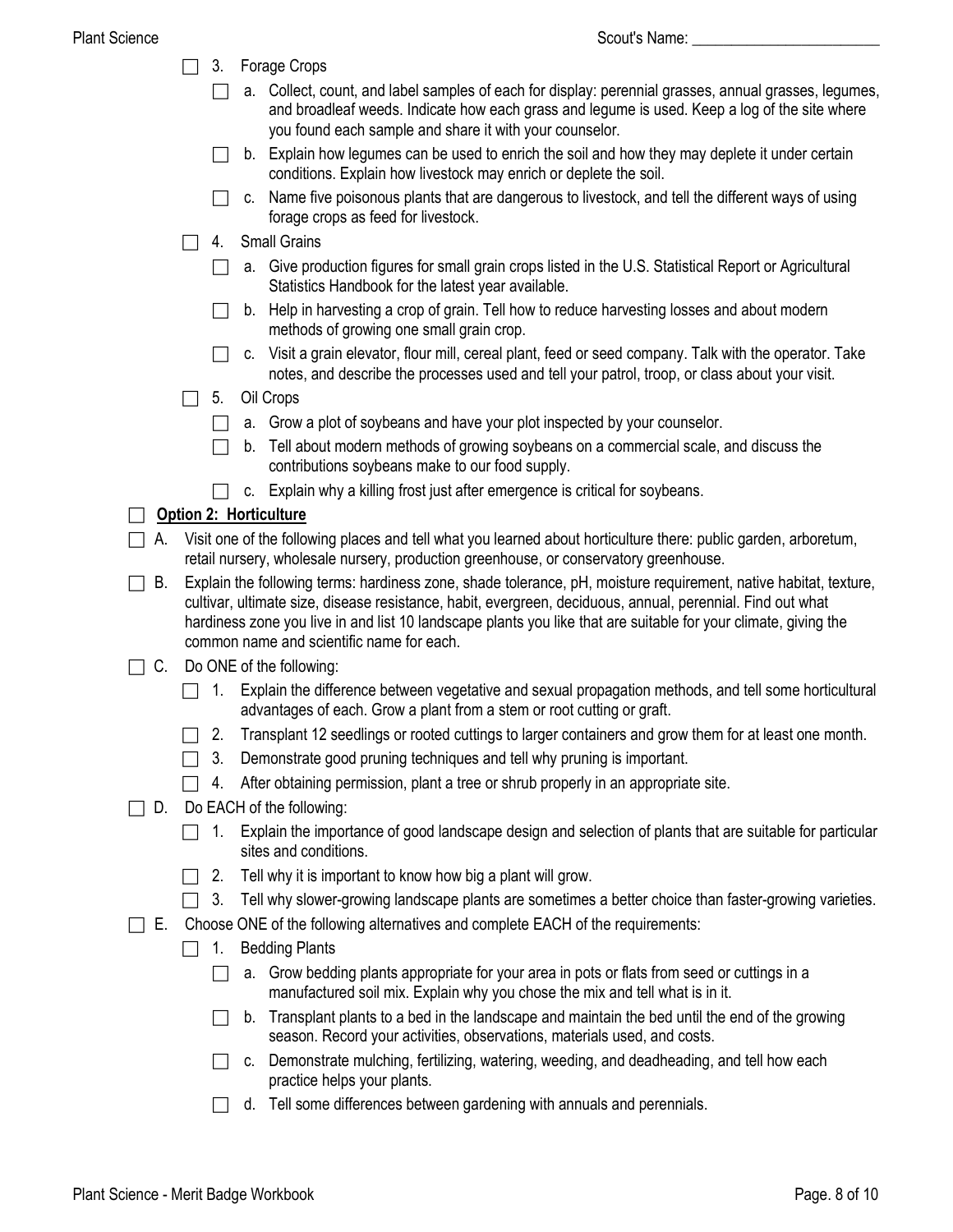#### Plant Science

| Scout's Name: |  |
|---------------|--|
|               |  |

|           |                                                                                                    | 2.                                                                                                                                                                                                                                                                                                                              | Fruit, Berry, and Nut Crops                                                                                                                                                                                                                                  |  |  |  |
|-----------|----------------------------------------------------------------------------------------------------|---------------------------------------------------------------------------------------------------------------------------------------------------------------------------------------------------------------------------------------------------------------------------------------------------------------------------------|--------------------------------------------------------------------------------------------------------------------------------------------------------------------------------------------------------------------------------------------------------------|--|--|--|
|           |                                                                                                    |                                                                                                                                                                                                                                                                                                                                 | a. Plant five fruit or nut trees, grapevines, or berry plants that are suited to your area. Take full care of fruit<br>or nut trees, grapevines, or berry plants through one season.                                                                         |  |  |  |
|           |                                                                                                    |                                                                                                                                                                                                                                                                                                                                 | b. Prune a tree, vine, or shrub properly. Explain why pruning is necessary.                                                                                                                                                                                  |  |  |  |
|           |                                                                                                    |                                                                                                                                                                                                                                                                                                                                 | c. Demonstrate one type of graft and tell why this method is useful.                                                                                                                                                                                         |  |  |  |
|           |                                                                                                    |                                                                                                                                                                                                                                                                                                                                 | d. Describe how one fruit, nut, or berry crop is processed for use.                                                                                                                                                                                          |  |  |  |
|           |                                                                                                    | 3.                                                                                                                                                                                                                                                                                                                              | <b>Woody Ornamentals</b>                                                                                                                                                                                                                                     |  |  |  |
|           |                                                                                                    |                                                                                                                                                                                                                                                                                                                                 | a. Plant five or more trees or shrubs in a landscape setting. Take full care of the trees or shrubs you have<br>planted for one growing season.                                                                                                              |  |  |  |
|           |                                                                                                    |                                                                                                                                                                                                                                                                                                                                 | b. Prune a tree or shrub properly. Explain why pruning is necessary.                                                                                                                                                                                         |  |  |  |
|           |                                                                                                    |                                                                                                                                                                                                                                                                                                                                 | c. List 10 trees (in addition to those listed in general requirement 5 above) and tell your counselor how<br>each is used in the landscape. Give the common and scientific names.                                                                            |  |  |  |
|           |                                                                                                    |                                                                                                                                                                                                                                                                                                                                 | Describe the size, texture, color, flowers, leaves, fruit, hardiness, cultural requirements, and any special<br>d.<br>characteristics that make each type of tree or shrub attractive or interesting.                                                        |  |  |  |
|           |                                                                                                    |                                                                                                                                                                                                                                                                                                                                 | e. Tell five ways trees help improve the quality of our environment.                                                                                                                                                                                         |  |  |  |
|           |                                                                                                    | 4.                                                                                                                                                                                                                                                                                                                              | Home Gardening                                                                                                                                                                                                                                               |  |  |  |
|           |                                                                                                    |                                                                                                                                                                                                                                                                                                                                 | a. Design and plant a garden or landscape that is at least 10 by 10 feet.                                                                                                                                                                                    |  |  |  |
|           |                                                                                                    |                                                                                                                                                                                                                                                                                                                                 | b. Plant 10 or more different types of plants in your garden. Tell why you selected particular varieties of<br>vegetables and flowers. Take care of the plants in your garden for one season.                                                                |  |  |  |
|           |                                                                                                    |                                                                                                                                                                                                                                                                                                                                 | c. Demonstrate soil preparation, staking, watering, weeding, mulching, composting, fertilizing, pest<br>management, and pruning. Tell why each technique is used.                                                                                            |  |  |  |
|           |                                                                                                    |                                                                                                                                                                                                                                                                                                                                 | Tell four types of things you could provide to make your home landscape or park a better place for birds<br>d.<br>and wildlife. List the common and scientific names of 10 kinds of native plants that are beneficial to<br>birds and wildlife in your area. |  |  |  |
|           |                                                                                                    |                                                                                                                                                                                                                                                                                                                                 | <b>Option 3: Field Botany</b>                                                                                                                                                                                                                                |  |  |  |
|           | Visit a park, forest, Scout camp, or other natural area near your home. While you are there:<br>А. |                                                                                                                                                                                                                                                                                                                                 |                                                                                                                                                                                                                                                              |  |  |  |
|           |                                                                                                    | 1.                                                                                                                                                                                                                                                                                                                              | Determine which species of plants are the largest and which are the most abundant. Note whether they cast<br>shade on other plants.                                                                                                                          |  |  |  |
|           |                                                                                                    | 2.                                                                                                                                                                                                                                                                                                                              | Record environmental factors that may influence the presence of plants on your site, including latitude,<br>climate, air and soil temperature, soil type and pH, geology, hydrology, and topography.                                                         |  |  |  |
|           |                                                                                                    |                                                                                                                                                                                                                                                                                                                                 | 3. Record any differences in the types of plants you see at the edge of a forest, near water, in burned areas, or<br>near a road or railroad.                                                                                                                |  |  |  |
| В.        |                                                                                                    | Select a study site that is at least 100 by 100 feet. Make a list of the plants in the study site by groups of plants:<br>canopy trees, small trees, shrubs, herbaceous wildflowers and grasses, vines, ferns, mosses, algae, fungi, lichens.<br>Find out which of these are native plants and which are exotic (or nonnative). |                                                                                                                                                                                                                                                              |  |  |  |
| $\Box$ C. |                                                                                                    | Tell how an identification key works and use a simple key to identify 10 kinds of plants (in addition to those in general<br>requirement 5 above). Tell the difference between common and scientific names and tell why scientific names are<br>important.                                                                      |                                                                                                                                                                                                                                                              |  |  |  |
| D.        |                                                                                                    |                                                                                                                                                                                                                                                                                                                                 | After gaining permission, collect, identify, press, mount, and label 10 different plants that are common in your area.                                                                                                                                       |  |  |  |

Tell why voucher specimens are important for documentation of a field botanist's discoveries.

 $\Box$  E. Obtain a list of rare plants of your state. Tell what is being done to protect rare plants and natural areas in your state. Write a paragraph about one of the rare plants in your state.